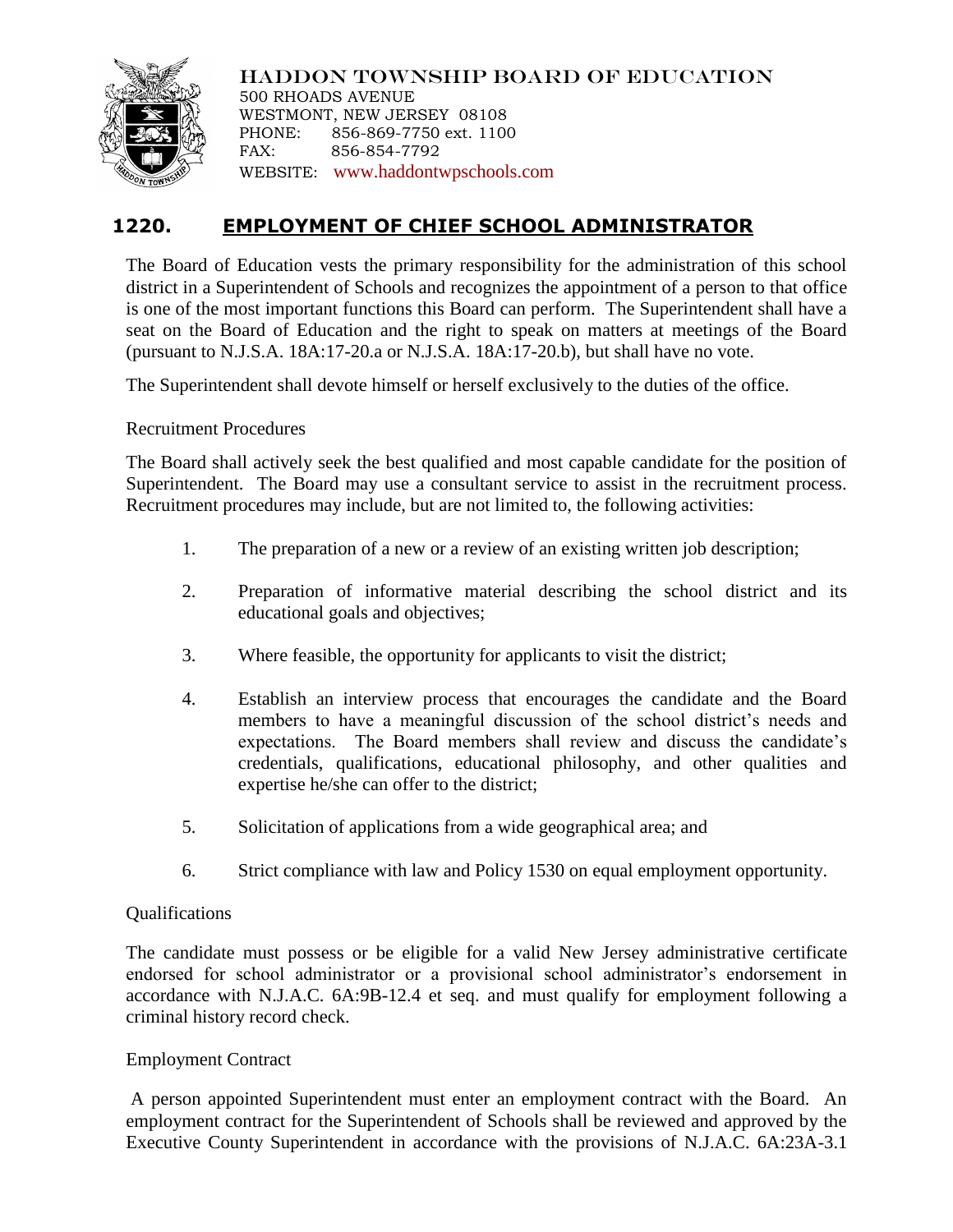and Policy 1620. Any actions by the Executive County Superintendent undertaken pursuant to N.J.A.C. 6A:23A-3.1 may be appealed to the Commissioner pursuant to the procedures set forth in N.J.A.C. 6A:3.

The employment contract with the Superintendent must be approved with a recorded roll call majority vote of the full membership of the Board at a public Board meeting.

In the event there is a Superintendent vacancy at the expiration of the existing contract, only the Board seated at the time of the expiration of the current Superintendent's contract may appoint and approve an employment contract for the next Superintendent.

In the event there is a Superintendent vacancy prior to the expiration of the existing contract, the Board seated at the time the position becomes vacant may appoint and approve an employment contract for the next Superintendent.

The contract for the Superintendent who does not acquire tenure, but who holds tenure during the term of his/her employment contract will include: a term of not less than three nor more than five years and expiring July 1; a beginning and ending date; the salary to be paid and benefits to be received; a provision for termination of the contract by the Superintendent; an evaluation process pursuant to N.J.S.A. 18A:17-20.3; and other terms agreed to between the Board and the Superintendent.

During the term of the contract, the Superintendent shall not be dismissed or reduced in compensation except for inefficiency, incapacity, conduct unbecoming a Superintendent, or other just cause and only by the Commissioner of Education pursuant to the tenure hearing laws.

At the conclusion of the term of the initial contract or of any subsequent contract, in accordance with N.J.S.A. 18A:17-20.1, the Superintendent shall be deemed reappointed for another contracted term of the same duration as the previous contract unless either: the Board by contract reappoints the Superintendent for a different term which shall not be less than three nor more than five years, in which event reappointments thereafter shall be deemed for the new term unless a different term is again specified; or the Board notifies the Superintendent in writing the Superintendent will not be reappointed at the end of the current term, in which event his/her employment shall cease at the expiration of that term. In the event the Board notifies the Superintendent he/she will not be reappointed, the notification shall be given prior to the expiration of the first or any subsequent contract by a length of time equal to thirty days for each year in the term of the current contract.

Pursuant to N.J.S.A. 18A:20.2a, the Board shall submit to the Commissioner for prior approval an early termination of employment agreement that includes the payment of compensation as a condition of separation. In accordance with N.J.S.A. 18A:17-20.2a, compensation includes, but is not limited to, salary, allowances, bonuses and stipends, payments of accumulated sick or vacation leave, contributions toward the costs of health, dental, life, and other types of insurance, medical reimbursement plans, retirement plans, and any in-kind or other form of remuneration.